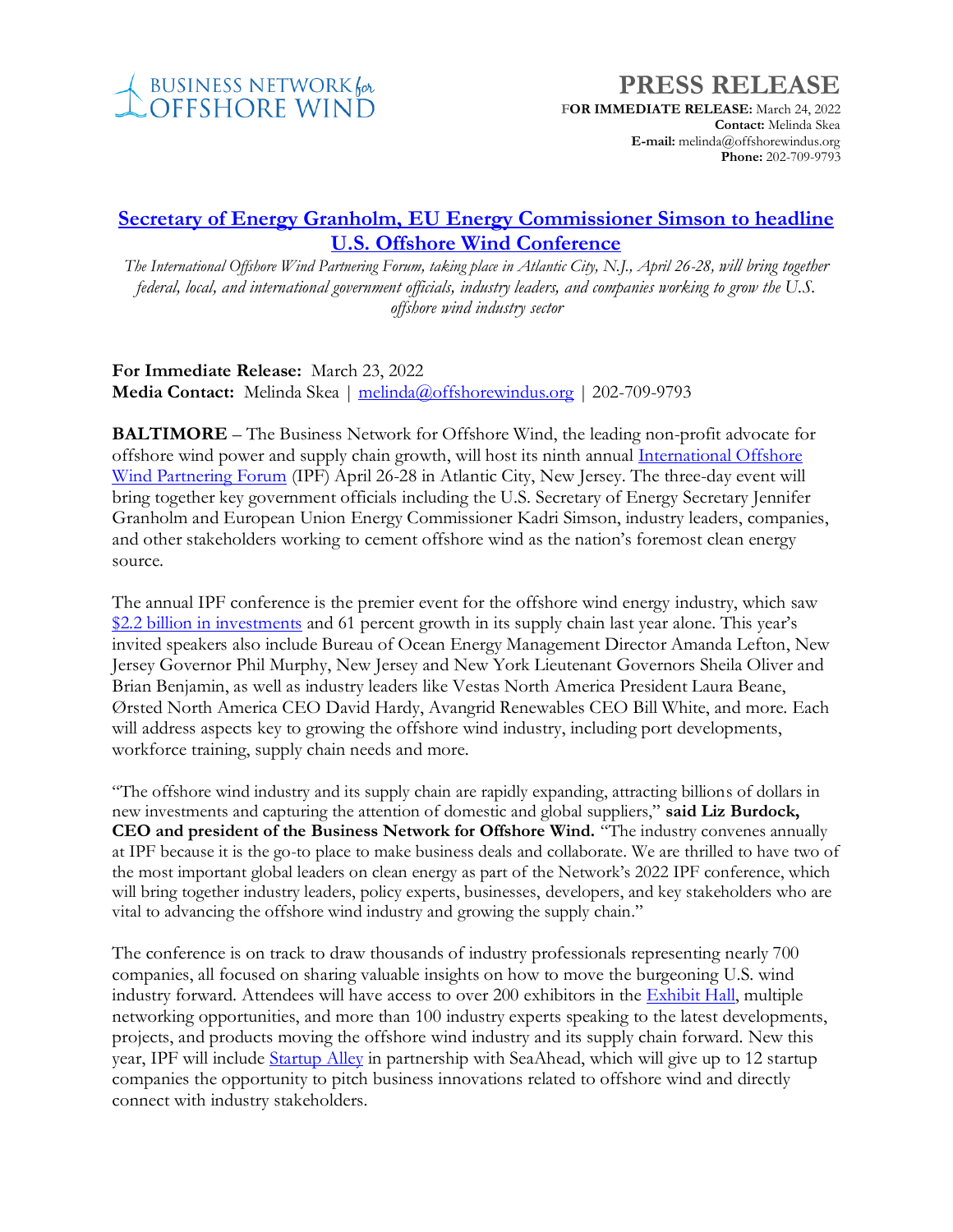

## **PRESS RELEASE**

**FOR IMMEDIATE RELEASE:** March 24, 2022 **Contact:** Melinda Skea **E-mail:** melinda@offshorewindus.org **Phone:** 202-709-9793

This year the Network has partnered with four industry organizations that represent the expanding offshore wind supply chain. Host sponsors for 2022 IPF are [Atlantic Shores,](https://www.atlanticshoreswind.com/) [New Jersey Economic](https://www.njeda.com/offshorewind/)  [Development Authority](https://www.njeda.com/offshorewind/) (NJEDA), [Ørsted,](https://us.orsted.com/) an[d Vestas.](https://us.vestas.com/en-us) In conjunction with IPF, the Network is partnering with Atlantic Shores, NJEDA, and Ørsted to host a [New Jersey Supplier Day](https://www.offshorewindus.org/2022ipf/njsupplierday/) on April 26, which will connect New Jersey-based companies directly with offshore wind developers, original equipment manufacturers, and Tier 1 suppliers to learn about business opportunities.

"We at Atlantic Shores Offshore Wind are thrilled to be a Host Sponsor of IPF 22 in Atlantic City as the entire offshore wind industry comes together to plan for our country's renewable energy future," **said Jennifer Daniels, development director, Atlantic Shores Offshore Wind.** "We are proud to be a part of the very fabric of New Jersey's efforts to reach their renewable energy goals while creating long lasting and meaningful careers for New Jerseyans."

"Governor Murphy sees offshore wind as a once-in-a-generation opportunity for New Jersey's economy, and businesses up and down the supply chain are already realizing the many advantages of locating in the Garden State," **said NJEDA Chief Executive Officer Tim Sullivan.** "IPF will showcase the enormous advances New Jersey has made in this industry in just a few short years, the many reasons businesses choose to grow here, and the state's commitment to fostering a fertile environment for small, minority, women, and veteran-owned businesses as we continue to build out this industry in an equitable way."

"We are thrilled this year's conference is being held in New Jersey and in Atlantic City in particular, where we are building our Operations and Maintenance hub to support our New Jersey projects," **said David Hardy, CEO of Ørsted Offshore North America.** "We're also excited to return as a Host Sponsor of IPF, recognizing the value in connecting similar and complementary verticals together for progress and innovation. Our Ocean Wind 1 and 2 projects under development off the coast of New Jersey solidify offshore wind as a critical component of the state's and country's clean energy transition. At Ørsted, we're leading the sustainable buildout of the industry by making foundational manufacturing and supply chain investments, creating union jobs, and generating economic activity while supporting New Jersey's and our nation's ambitious clean energy goals."

"We have a unique opportunity to propel the clean energy transition and are seeing strong momentum and important commitments to build the U.S. offshore wind industry," **said Laura Beane, President of Vestas North America.** "Close collaboration with industry partners is needed to ensure a unified, equitable, and sustainable industry build out. We at Vestas are excited to partner with the Business Network of Offshore Wind and sponsor the 2022 International Wind Partnering Forum to continue essential dialogue with industry leaders."

The full conference schedule can be found [online here.](https://web.cvent.com/event/6b1e6691-8829-4992-b09f-2c7d1dd6aa62/websitePage:2f2050c3-4200-49c4-bf57-90972547da18) More details, including special guest speakers, will be announced soon.

*Credentialed members of the media can gain [free admission](https://www.offshorewindus.org/2022ipf/press/) and schedule interviews by contacting [Melinda Skea,](mailto:melinda@offshorewindus.org?subject=IPF%20Press%20Registration) the Network's vice president of communications.*